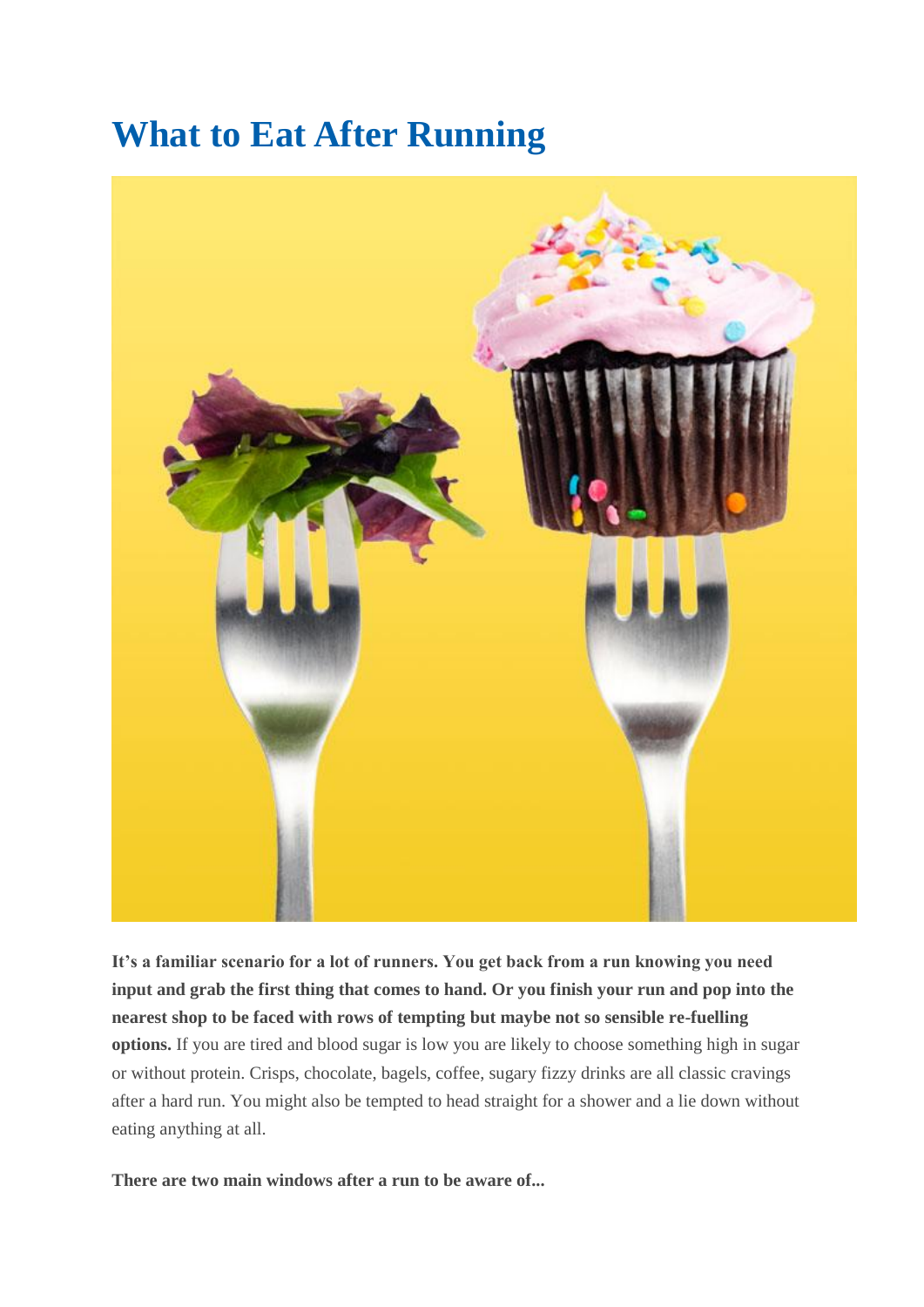### **The first window is the half hour immediately after your run**

During this period your muscles have been shown to be more receptive to rebuilding glycogen stores. Carbohydrate is stored in the muscles and liver as glycogen, and is a primary energy source for runners. The body can only store a limited amount of glycogen, making it vital to replenish, especially after a long run or hard workout.

The best way to do this is to have a snack with a ratio of 4:1 carbohydrate to protein. The protein provides amino acids which will rebuild muscle. However, too much protein can slow carbohydrate absorption so it's important to try and keep that balance.

#### **Good choices for this window are:**

- Banana and a small handful of nuts
- Toast or oatcakes with nut butter or hummus
- Yogurt with fresh fruit
- Energy bars
- Protein shakes and smoothies

SIS Rego Rapid Recovery gives an ideal ratio of protein as well as a good range of vitamins and minerals. Protein bars such as Clif Builders bar or Chimpanzee organic protein bar are great tasting options too. Both these bars have higher protein ratios than you would want so you could have either a carbohydrate drink or some fruit to up the carbs.



 $\bullet$ 



[SIS Rego Rapid Recovery Drink Sachet](http://www.runandbecome.com/item/SIS/Rego-Rapid-Recovery-Drink-Sachet/3TC)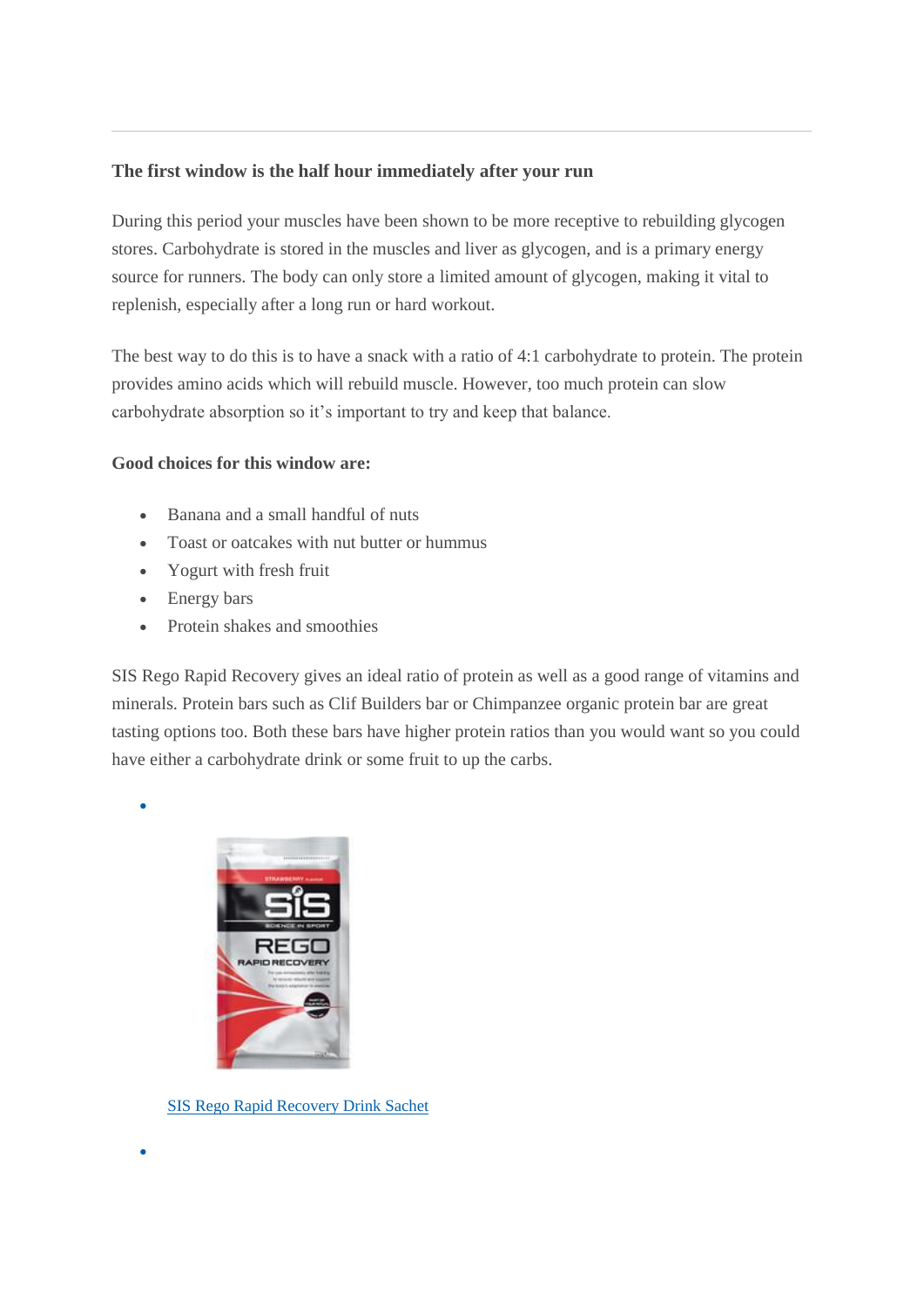

SIS Rego Rapid Recovery Drink 500g



#### [Clif Builders Bar](http://www.runandbecome.com/item/Clif-Bar/Clif-Builders-Bar/94)

 $\bullet$ 

 $\bullet$ 



[Chimpanzee All Natural Protein Bar](http://www.runandbecome.com/item/Chimpanzee/All-Natural-Protein-Bar/22Y8) 

If you have a sensitive stomach or find it hard to eat solid food immediately after a run, try having a smoothie or protein shake. You can also leave it until nearer the end of the 30-minute